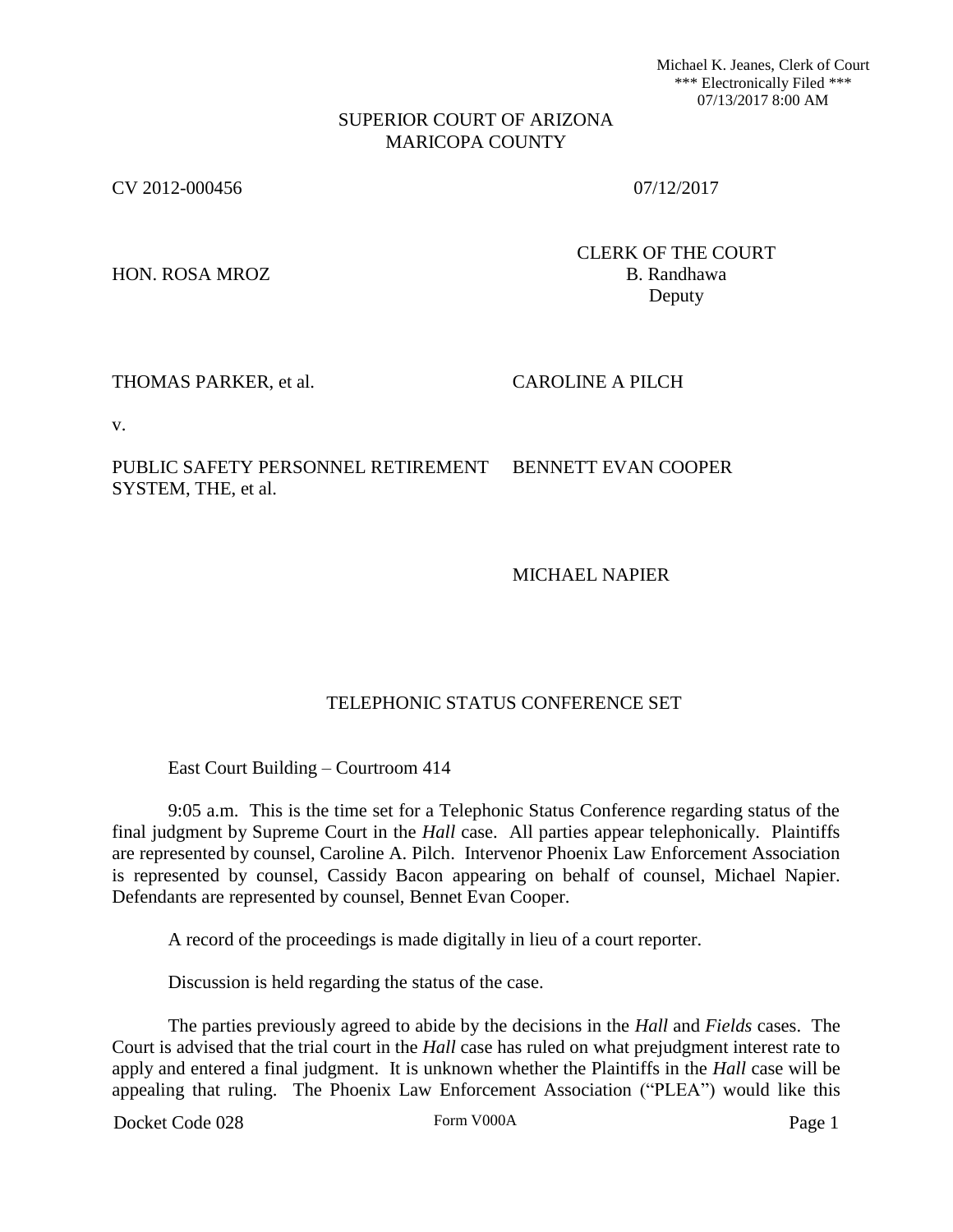### SUPERIOR COURT OF ARIZONA MARICOPA COUNTY

CV 2012-000456 07/12/2017

Court to independently decide what prejudgment interest rate to apply. However, PLEA will discuss same with Defense counsel and determine whether it will wait to see if there is an appeal in the *Hall* case, or file its own motion.

The parties will also work together to draft a stipulated judgment for the Court's review and approval.

**IT IS ORDERED** setting a further **Telephonic Status Conference** on **September 20, 2017 at 9:00 a.m. (time allotted: 15 minutes)** in this Division, before:

> HONORABLE JUDGE ROSA MROZ MARICOPA COUNTY SUPERIOR COURT EAST COURT BUILDING 101 W. JEFFERSON  $4^{\mathrm{TH}}$  FLOOR, COURTROOM 414 PHOENIX, AZ 85003 602-372-0384

Counsel for Plaintiffs shall initiate the call by arranging the presence of all parties and contacting this Division's courtroom directly at (**602) 506-5518** at the time indicated above.

**If the parties reach an agreement before the Status Conference and would like to the Court to sign the stipulated judgment expeditiously, the parties are encouraged to contact this Division's judicial assistant at [nageottes@superiorcourt.maricopa.gov](mailto:nageottes@superiorcourt.maricopa.gov) to alert her of the filing.** 

**NOTE**: All court proceedings are recorded digitally and not by a court reporter. Pursuant to Local Rule 2.22, if a party desires a court reporter for any proceeding in which a court reporter is not mandated by Arizona Supreme Court Rule 30, the party must submit a written request to the assigned judicial officer at least ten (10) judicial days in advance of the hearing, and must pay the authorized fee to the Clerk of the Court at least two (2) judicial days before the proceeding. The fee is \$140 for up to three hours and \$280 for any hearing in excess of three hours. This fee does not include preparation of transcripts.

Requests for interpreters, court reporters or video conference must be made at least two weeks prior to your hearing date.

Should you want an unofficial copy of the proceedings, the parties or counsel may request a CD of the proceedings for a \$30.00 charge. If a CD is requested, please obtain a form from the Self Service Center to request a daily copy of a court hearing or trial proceeding being

Docket Code 028 Form V000A Form V000A Page 2